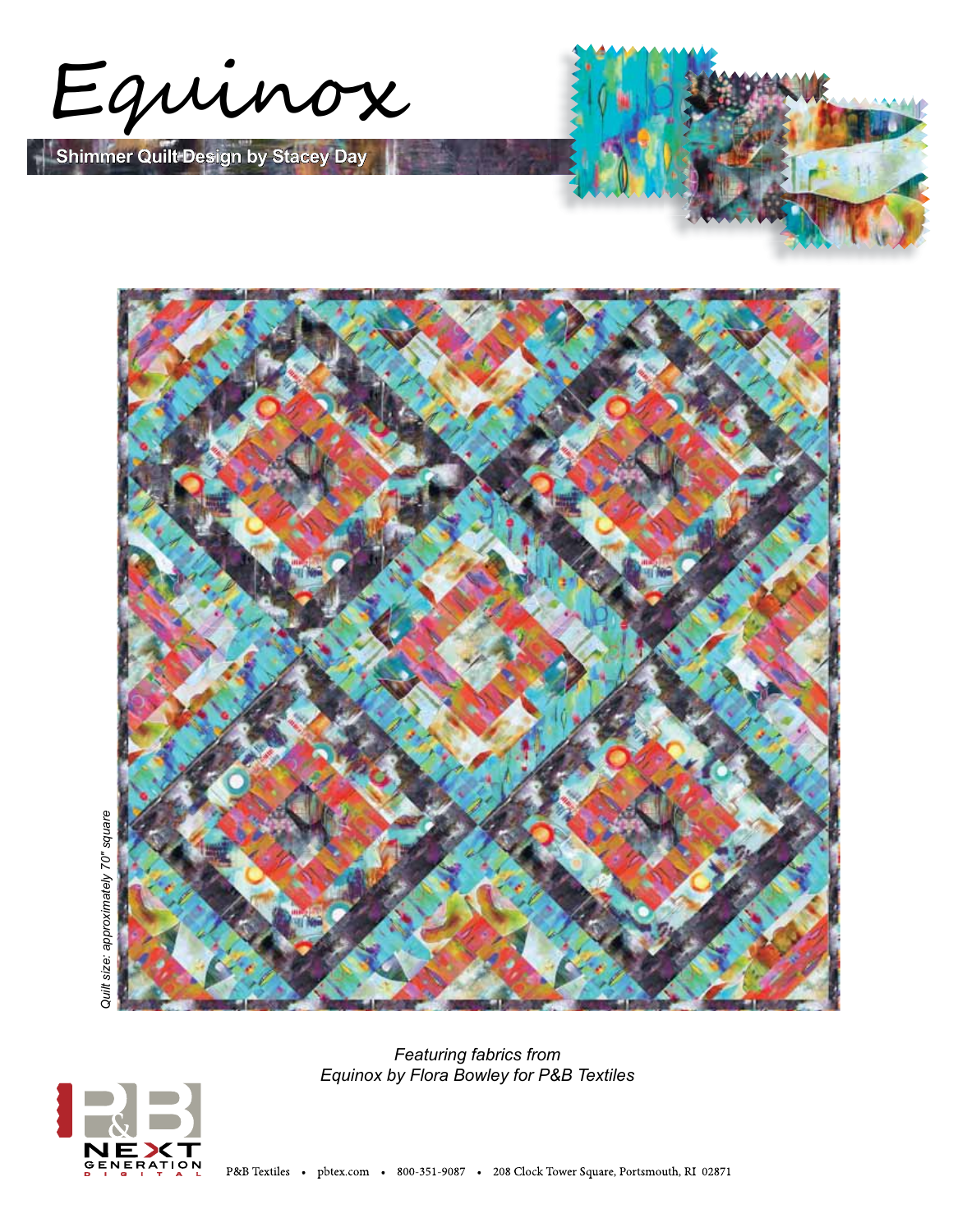arr

Fabric collection by Flora Bowley for P&B Textiles Shimmer Quilt designed by Stacey Day Skill level: Confident Beginner • Finished Quilt Size: approximately 68" square

## *Yardages:*

| Backing: EQNX 4195 MU suggested4 1/4 yards |  |
|--------------------------------------------|--|
|                                            |  |
|                                            |  |

## *Cutting Instructions:*

*Please read all instructions carefully before beginning. Strips are cut across the width of fabric (perpendicular to selvedges) unless otherwise stated. All seams are sewn with a 1/4" seam unless otherwise stated. Label all pieces.* 

#### **From Fabric A:**

1. Cut eight 3 1/2" strips. Subcut two 3 1/2" x 12 1/2" rectangles, two 3 1/2" x 18 1/2" rectangles and twelve 3 1/2" x 19 1/4" rectangles.

#### **From Fabric B:**

- 1. Cut one 6 1/2" strip. Subcut four 6 1/2" squares. **From Fabric C:**
- 1. Cut seven 3 1/2" strips. Subcut eight 3 1/2" x 12 1/2" rectangles and eight 3 1/2" x 18 1/2" rectangles.

#### **From Fabric D:**

1. Cut eight 2 1/4" strips for binding.

#### **From Fabric E:**

1. Cut twelve 3 1/2" strips. Subcut eight 3 1/2" x 18 1/2" rectangles and eight 3 1/2" x 24 1/2" rectangles.

#### **From Fabric F:**

- 1. Cut one 9 3/4" strip. Cut one 9 3/4" square and cut twice on the diagonal to make four triangles.
- 2. Recut strip to 6 1/2". Cut one 6 1/2" square.
- 3. Recut strip to 5 1/8". Cut two 5 1/8" squares and cut once on the diagonal to make four triangles.
- 4. Cut eight 3" strips. Sew strips together end to end with diagonal seams. Press seams open. From this pieced strip, cut two 3" x 68 1/2" strips and two 3" x 73 1/2" strips.

#### **From Fabric G:**

1. Cut nine 3 1/2" strips. Subcut ten 3 1/2" x 6 1/2" rectangles, ten 3 1/2" x 12 1/2" rectangles and twelve 3 1/2" x 13 1/4" rectangles.

#### **From Fabric H:**

1. Cut fifteen 3 1/2" strips. Subcut two 3 1/2" x 18 1/2" rectangles, two 3 1/2" x 24 1/2" rectangles, and twelve 3 1/2" x 25 1/4" rectangles.

# *Block Assembly:*

1. Sew C, E, and G rectangles listed in order around the 6 1/2" B square to make four A blocks. Press in direction of arrows.Trim and square to 24 1/2" x 24 1/2". (Figure 1).



#### *Figure 1* **Make 4 A Blocks.**

2. Sew the A, G, and H rectangles listed in order around the 6 1/2" F square to make one B block. Press in direction of arrows. Trim and square to 24 1/2" x 24 1/2". (Figure 2).



*Figure 2* **Make 1 B Block.**

3. Sew the A, G, and H rectangles listed in order to the 5 1/8" F triangles, matching the centers. Trim the raw ends in line with the F triangle to make four Corner Blocks. (Figure 3).



*Figure 3* **Make 4 Corner Blocks.**

4. Sew the A, G and H rectangles listed in order to the 9 3/4" F triangles, matching the ends. Trim the raw ends in line with the F triangle to make four C Blocks. (Figure 4).



*Figure 4* **Make 4 C Blocks.**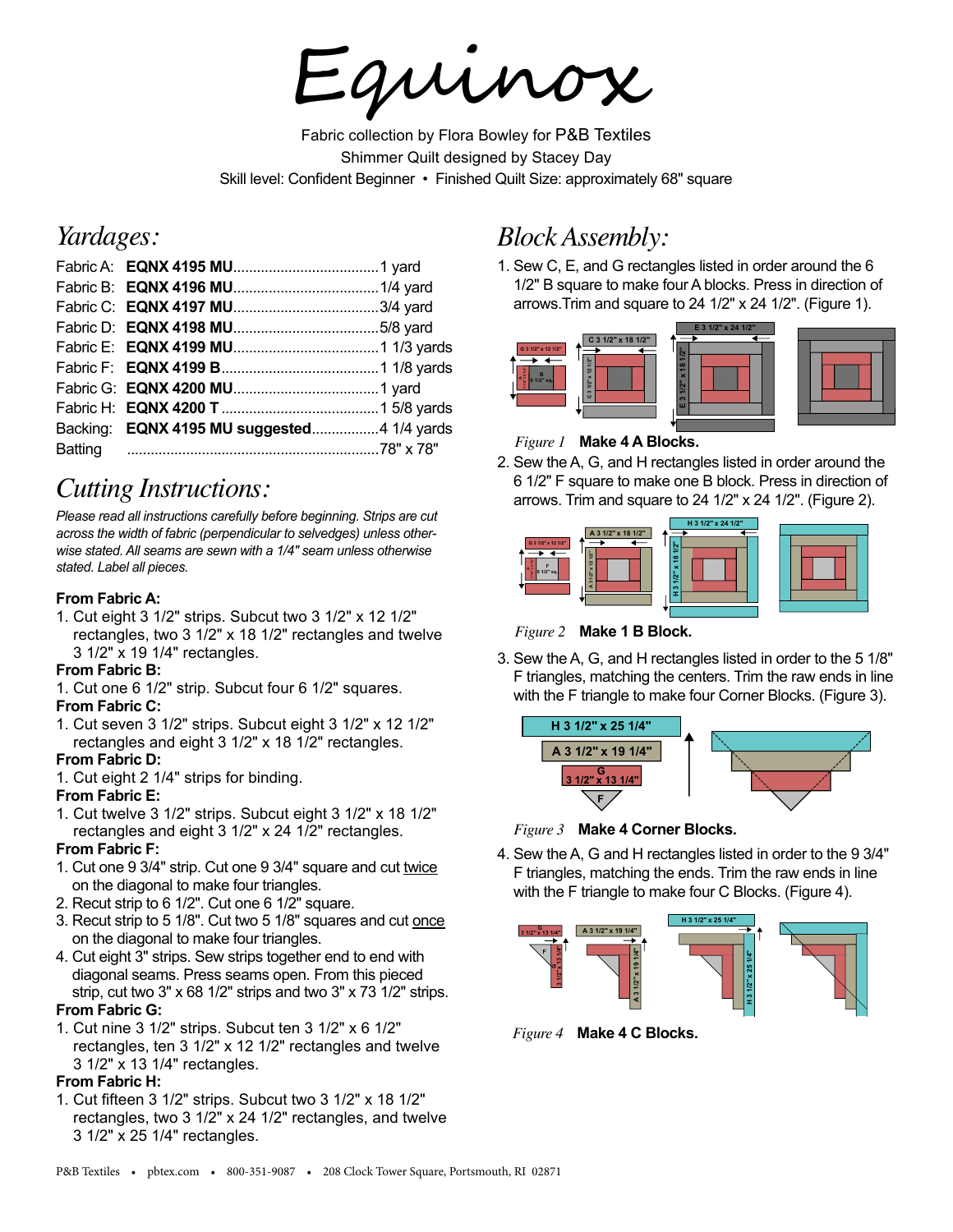- 5. Sew all the blocks together in diagonal rows (Quilt Diagram). Press, alternating the direction of the seams, then sew the rows together into the quilt top. Press. *NOTE: Most of the outer edge of the quilt is bias and will need attention so that it does not stretch. To stabilize, you may want to stay-stitch within a 1/4" around the entire quilt prior to adding the border.*
- 6. Sew one 3" x 68 1/2" F strip to both sides of the quilt. Press toward the strips. Sew one 3" x 73 1/2" F strip to the top and bottom of the quilt. Press toward the strips.

### *Finishing:*

1. Prepare backing using a horizontal or vertical seam/s. Press seams open. Trim backing to 78" x 78".

- 2. Layer quilt top, batting, and backing. Baste layers together.
- 3. Quilt as desired.
- 4. Outer borders were cut across the width of the fabric which can stretch during the quilting process. To compensate, these borders were cut wider than the 1" finished width shown in the quilt image. To create borders as shown, trim borders 1 1/4" from the outer border seam squaring corners.
- 5. Join 2 1/4" D binding strips with diagonal seams. Press seams open. Attach binding to quilt using your favorite method.
- 6. Make a label and sew to the back of the quilt.



*Quilt Diagram*